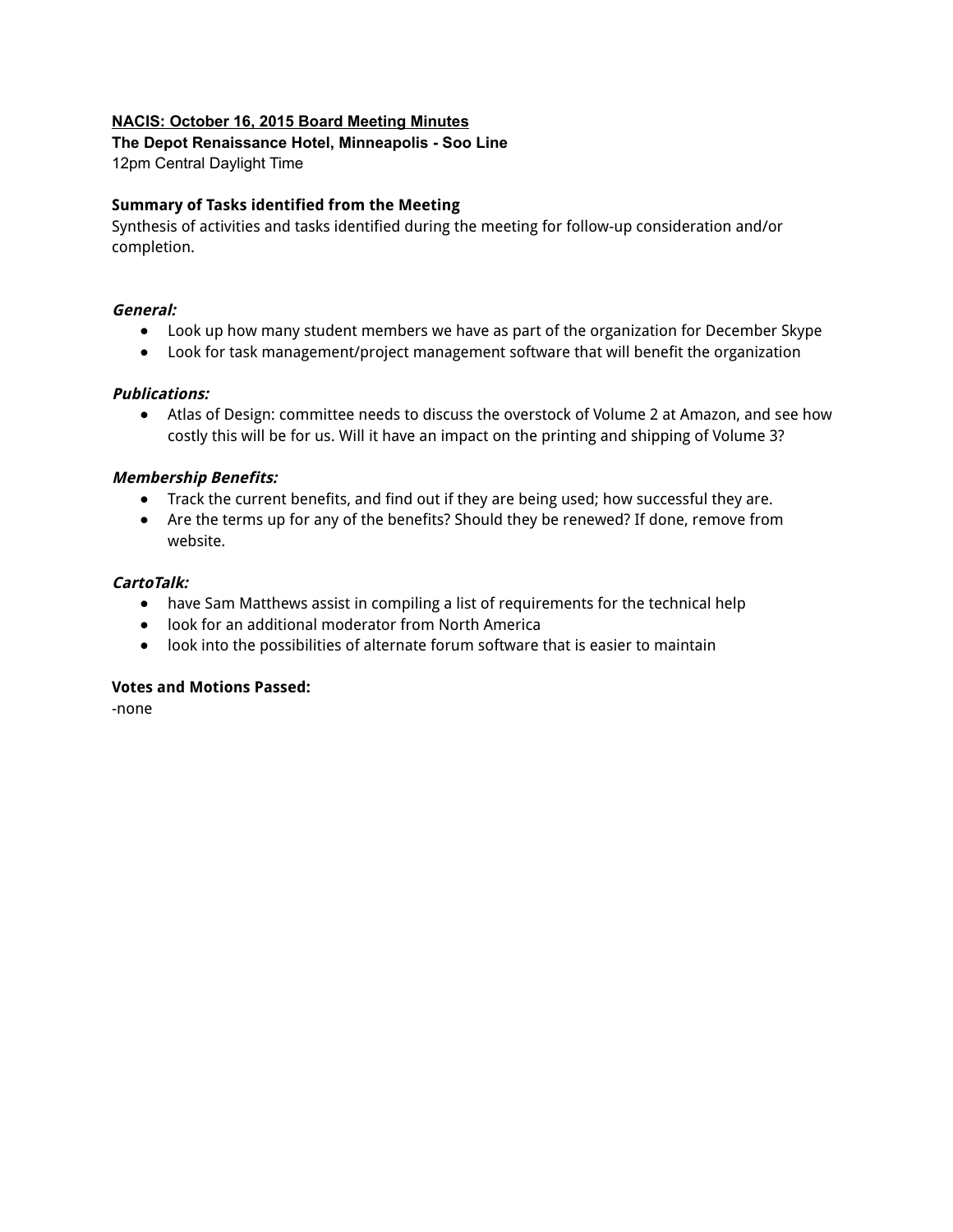# **Board Composition:**

#### **Executive Office (non-voting)**

Tanya Buckingham | Executive Director-Annual Meeting Operations (term expires 1/2016) Susan Peschel | Business Operations (un-termed) Daniel Huffman | Executive Director-Operations (term expires 1/2019)

#### **Executive Board (voting)**

Alex Tait | Past President (term expires 10/2016) Amy Griffin | President (term expires 10/2016) Anthony Robinson | Vice President & Program Chair Colorado Springs (term expires 10/2016) Fritz Kessler | VP-Elect (term expires 10/2016) Jenny Marie Johnson | Treasurer (term expires 10/2016) Martha Bostwick | Secretary (term expires 10/2017)

## **Board of Directors (voting)**

Nat Case (term expires 10/2016) Kristen Grady (term expires 10/2016) (called in from Skype) Alethea Steingisser (term expires 10/2016) Andy Woodruff (term expires 10/2017) Brooke Harding (term expires 10/2017) Matt Dooley (term expires 10/2017)

Robin Tolochko | Student Board Member (term expires 10/2016)

## **Ex-officio Members (non-voting)**

Patrick Kennelly | Editor of Cartographic Perspectives (term expires 2016) Hans van der Maarel | Editor of CartoTalk (term expires ??)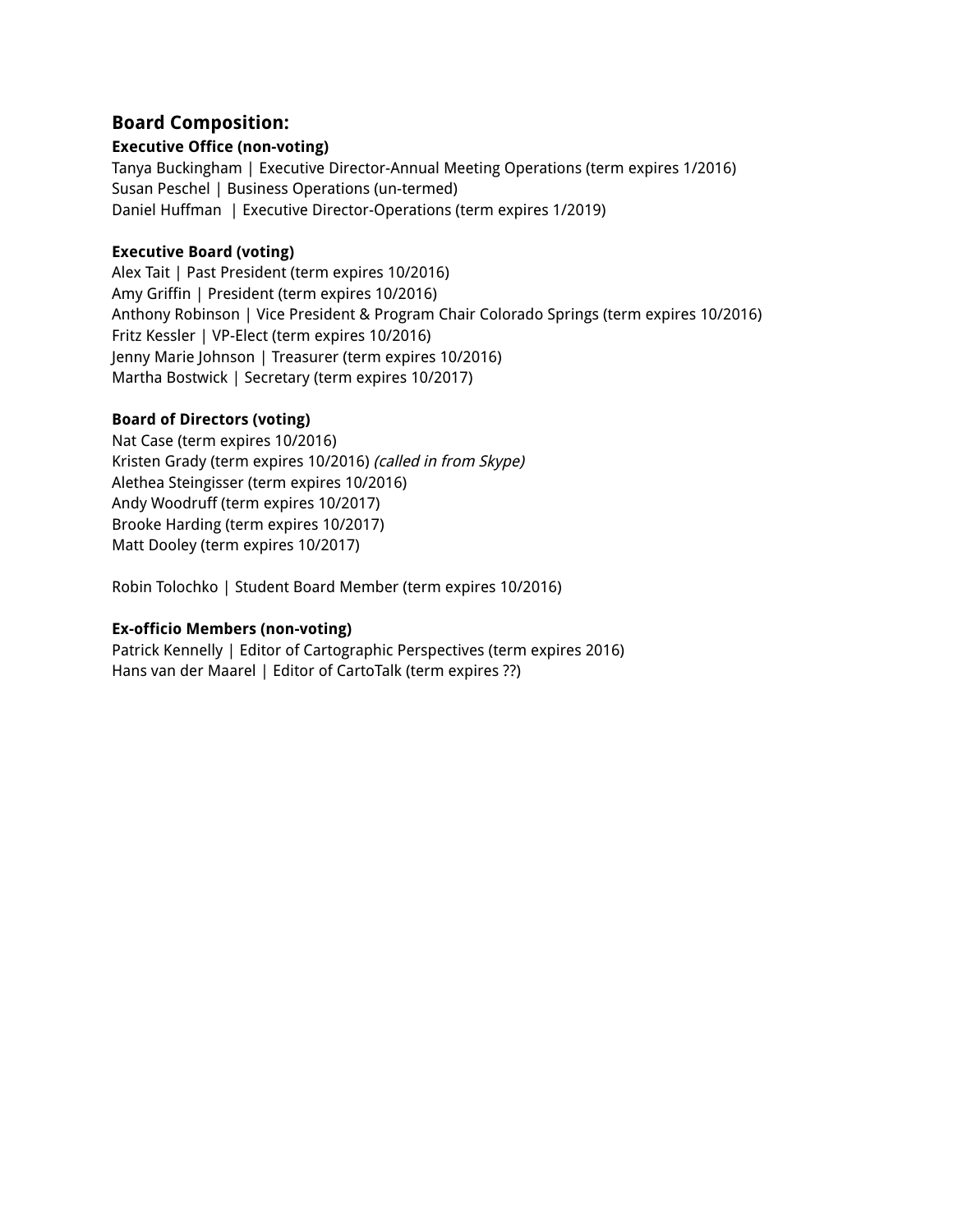#### **Welcome | Alex Tait, speaking for Amy Griffin**

-Alex is facilitating this meeting for Amy, while she deals with conference details

-Amy: Welcome, excited you're here, hope you have new ideas to bring to the table, don't feel shy about expressing your opinion.

-she has some ideas for initiatives for the year, one is understanding what makes student members stay members after graduation. Also think of strategies for retaining members.

-Robin: how many student members?

-NOTE: look up how many students are members of the organization before December Skype call.

-Alex: we're going to go through the agenda, and the committee list and evaluate

-first Skype is early December

## **Continuity Portal | Martha**

-Continuity Portal will be worked on and updated in the next few weeks -new members have provided their contact details, to that should be good to update -Daniel did a small walkthrough already with the new board members

## **Committee (and Other Important Division) Reports| Committee Chairs**

Amy: explained various committees to the new board members, and encouraged them to volunteer for ones that meet their interests

## **Finance | Jenny Marie Johnson**

-she'd like to get whomever is on ballot for new treasurer into the loop earlier in the year, to help get them up to speed before they take over in October

-Alex: other committee's need to talk to JMJ about funding and finance needs.

-JMJ: budget requests will go out to committees in December, to help with projections for 2016.

Daniel: we had talked about accountant at SBM, any progress?

-JMJ: nothing yet

## **Publications Committee | Nat Case**

Atlas of Design:

-AoD is ramping up for next year, Nat hasn't been in touch with Sam and Marty yet, but will be soon. It seems like a clean workflow, and things should be working well

-DH: they have a document from past two cycles that they are using as a planning guide

-Nat: exploring idea of a NACIS publishing program, like a scholarly monograph publisher, - nothing done yet on this, will start looking into it in the fall. Other idea is an actual map publisher - for those who don't have other outlets to get their maps published. One idea that came up is to work with a large format POD supplier, and maintain a NACIS library of products.

-they will explore these ideas over the next term.

-will probably not need this year's budget, will probably be at least a year before actually doing anything that requires funds

-Tanya: is the overstock at Amazon going to impact the schedule of volume 3? We need to talk about this, so we don't have much in storage

-Nat: publications committee will discuss

-Fritz: any specific ideas yet for publications?

-Nat: Adele Haft's work, or Mark Denil's work?

-Alex: should it be considered more of a CP publication

-Pat: not necessarily

-Nat: would want a structure where it is editorial and peer reviewed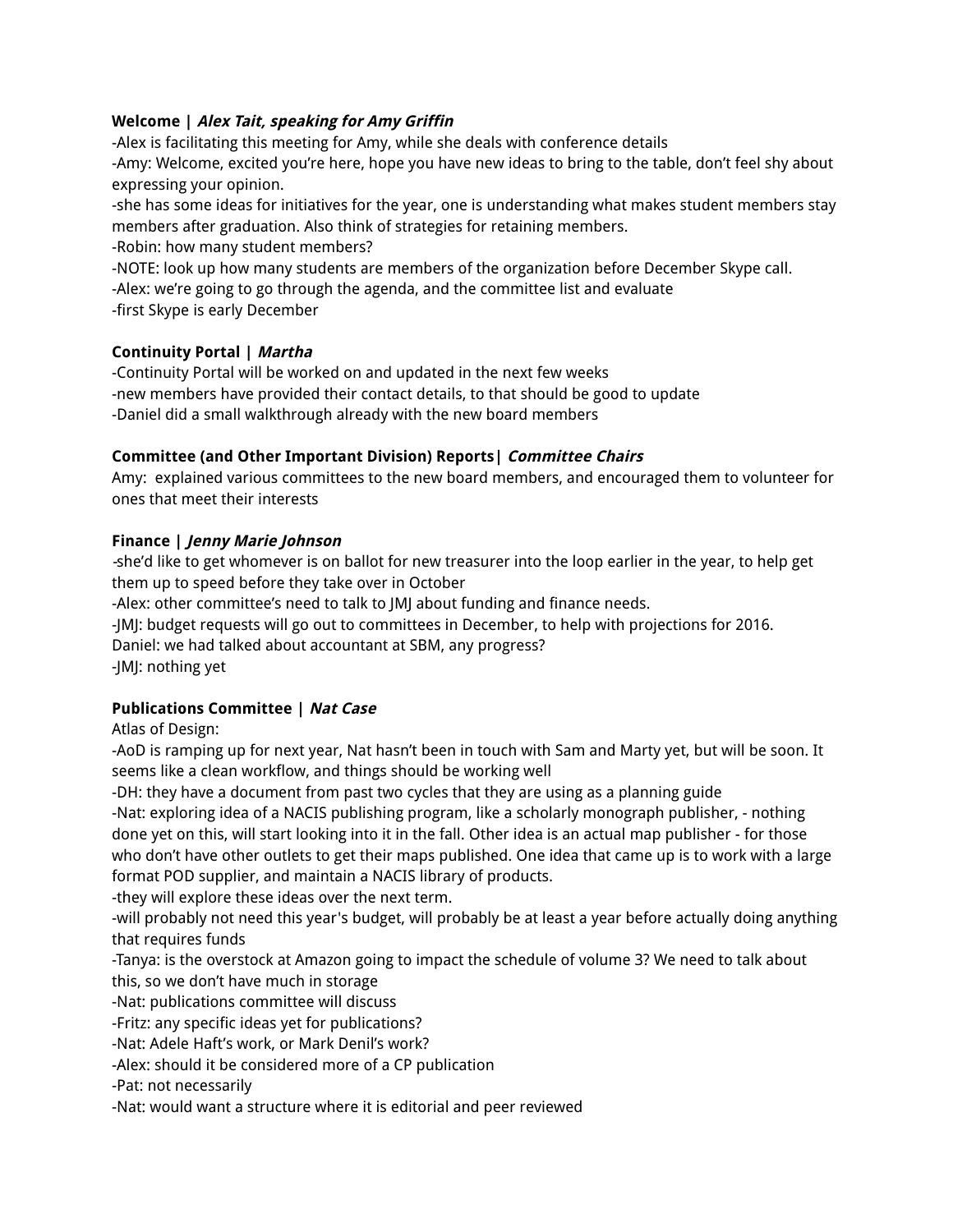-Amy: maybe good to bring up at spring board meeting

#### **Continuity Committee | Martha Bostwick**

-discussion of the usage of the committee, and whether it's still needed

-looking for possible ideas on replacing the current portal

-it would be good to have a task management system, or project management system

-we'd need people to evaluate and determine what software will work for our needs

#### **Communications & Outreach | Daniel Huffman & Tanya Buckingham**

-Tanya: the committee encompases communication outside of the organization, and communication to our own members

-plan what type of organizations we need to look into reaching out to, so we're not stagnant -Daniel: thinking about how we present ourselves as an organization, and how to send our message to people

-spread the organization's message

-Robin: in addition to outreach to other orgs, what about outreach to other universities? -Amy: we have a list we announce competitions to, and we send the CfP to it every year. The list needs continuous updating. We have more success getting students to meetings, when we are in the local area.

-Daniel: we should look for opportunities to make a personal contact with someone from the school -Nat: is there a way to have some sort of regionalization?

-Alex: it's been discussed in past, diffusion of efforts can be a huge problem in an all volunteer organization. We have to do our core stuff, other ideas are great but think of time commitments that would be involved. Ideas like MapLift are great.

-Amy: this is somewhat done informally already

-Alethea: to identify schools, etc. where there isn't a presence, we could suggest guest lectures -Anthony: please help the meeting organizers gather lists of local people in order to promote local meetings

-Tanya: we've tried to stagger meetings, and if we know about another meeting in the conference area, make sure we advertise at it for our upcoming meeting

## **Membership Benefits | no current chair, formerly Mamata**

-we need a committee chair, and members

-we need to continue with Mamata's work, and keep the momentum going

-Tanya gave a rundown of what the committee has done in the past couple of years

-Fritz: have we lost members since the membership price increase? and how important are the benefits really to the members? Are they benefits being used?

-JMJ - listed all the enjoyment of the t-shirts and buttons

-are we tracking any of the other benefits, to see if they are being used? we need to.

-we need a lot done of this committee, making sure the benefits are up to date, they are being used,

they get looked at regularly

-Kristin eager to continue on committee

## **Awards | Alethea Steingisser**

-find out if Leo is still interested in participating

-explained the auspices ofthe committee

-Amy: we need to add to the portal that we need to coordinate dates better with the program organizers

-Nat: we need a consequences chart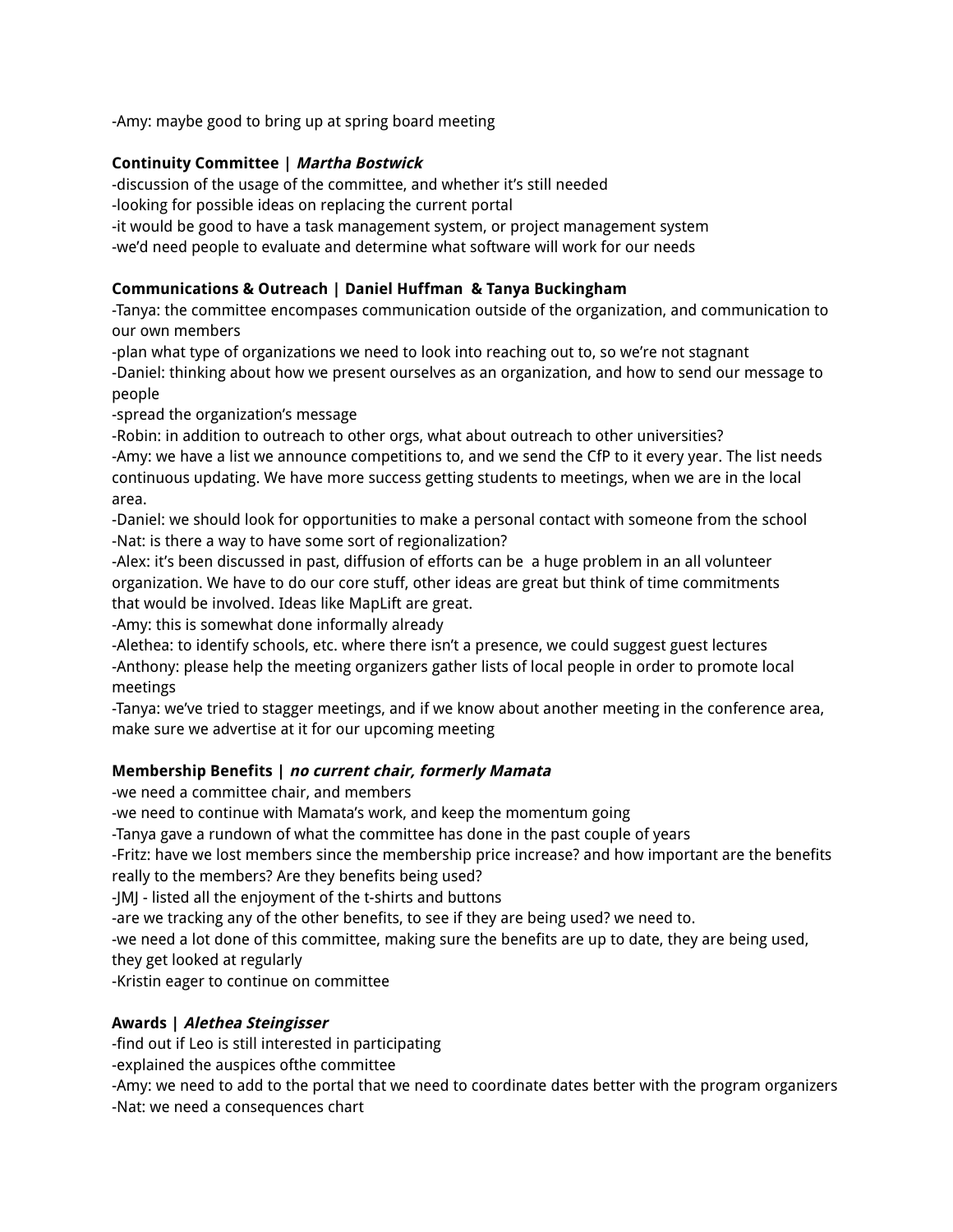-JMJ: how many applicants did we get? -Alethea: for students we got 20 applicants, and funded them all.

# **Cartographic Perspectives | Pat Kennelly & Amy Griffin**

-welcome Amy to co-editor position

-submissions are a little lower than previous years

-google analytics looks good, gradual upwards tracking

-some changes to website this year, giving updated usage statistics

-Alex: need help from board with anything?

-Pat: not really, just encourage people to publish in CP

-in general, board members should encourage people to submit their work to CP

-Pat: reminded Robin that student board members are asked to do an interview for CP

## **CartoTalk | Hans van der Maarel**

-Hans gave brief overview for those who weren't here on Tuesday.

-Hans reiterated his need for technical help - someone to do maintenance on a regular basis.

-Sam Matthews is willing to help come up with the list of requirements, but doesn't have time for the actual work

-Robin: do you need an account to view?

-Anthony: it's set so you can't see images unless you're logged in, to help save bandwidth.

-Alethea: are there any privacy issues, with having your images shown to people not logged in? (No) -Anthony: social media sign-ons are a good idea, would encourage people in that they don't need a whole separate account to log in

-Daniel: finds new format harder to see new posts

-Amy: is there another forum software that would be easier to administer technically, but still have the capabilities that we need?

-Anthony: it currently uses Envision Powerboard, there are probably other board formats that accept that data.

-Amy: Would Sam know this?

Hans: Sam knows people that would know what was needed

-Alex: do we all still see this as a valuable tool to keep going

-Tanya: big conversation

-is there someway to integrate Instagram or Twitter with what's new on Cartotalk?

-Robin: there are some competing forums, we should talk about them when we discuss further -Hans: we currently have 2 active moderators, both in Europe. Would be great to have someone in

North America.

## **Nominations | Alex Tait**

-will get people on committee, and will start talking to people soon

## **Colorado Springs 2016 | Anthony Robinson, Fritz Kessler, & Susan Peschel**

- Program Planning Anthony & Fritz
- Logistical concerns Susan and Michelle
- Local arrangements ?

-Anthony: wants to integrate committee work with the annual meeting, so that tasks get worked out